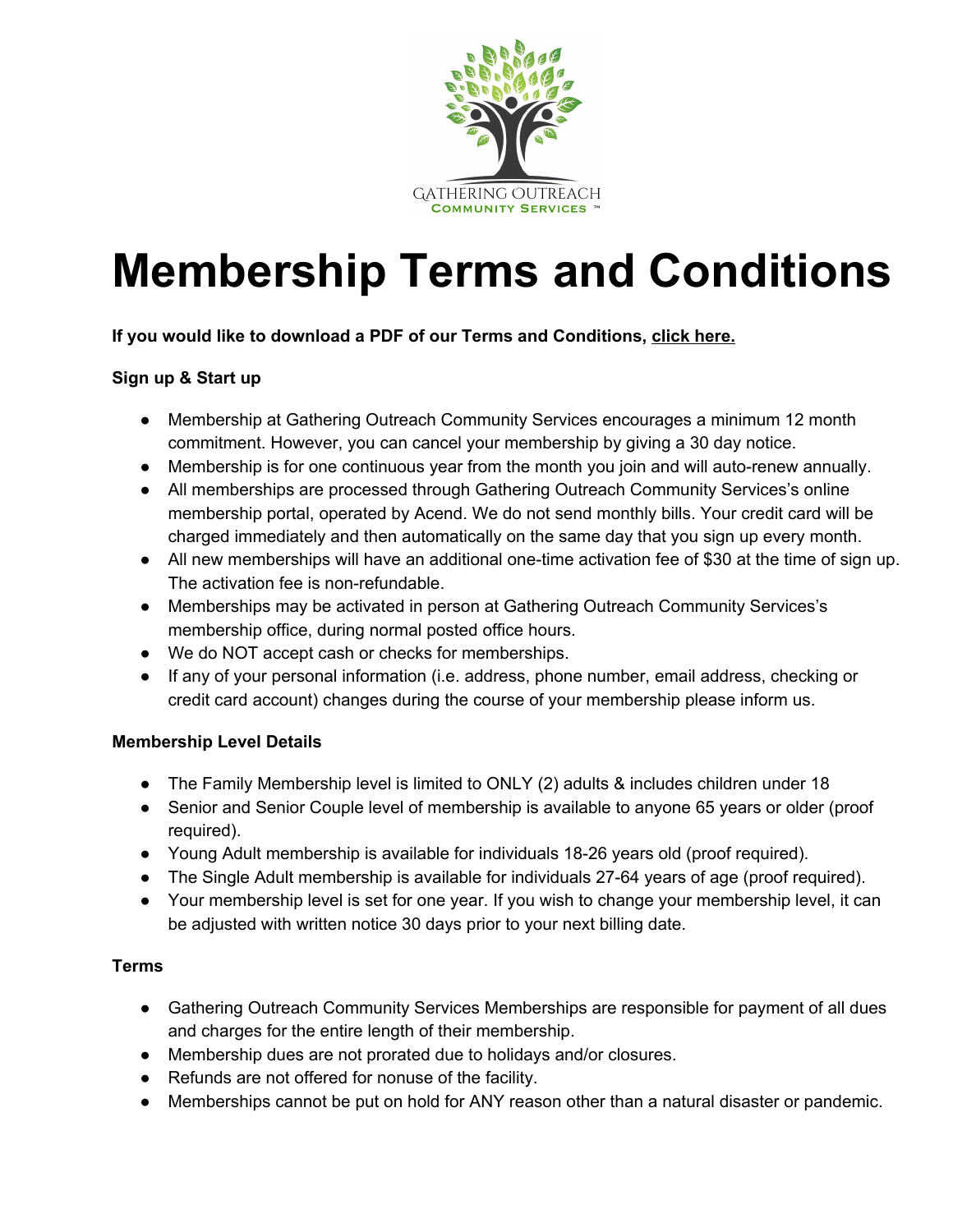- Memberships are non-transferrable.
- Late payments will result in a late fee of \$15.
- There is \$10.00 replacement fee for a lost or damaged membership card.
- Gathering Outreach Community Services reserves the right to increase dues from time to time on no less than 30-day advance written notice to the Member.
- Any member failing to abide by Gathering Outreach Community Services policies may be subject to membership suspension or termination. The CEO, as authorized by the Board of Directors, has the final decision regarding any problems or disputes.
- Gathering Outreach Community Services reserves the right to suspend or terminate the membership or privileges of any member for failure to comply with rules and regulations, for any conduct we determine to be improper or contrary to our best interest and purpose, or for nonpayment of dues or other charges for a period greater than 30 days. Terminated members remain liable for all dues or other indebtedness incurred prior to and during the suspension or termination and are not entitled to a refund to any fees, dues or charges paid.
- Events, repairs or maintenance of some facilities and /or other occurrences such as owner/founder vacation of one to two week, may make it necessary for Gathering Outreach Community Services to restrict the use of the facilities or to close the Center temporarily.
- Gathering Outreach Community Services does not have reciprocal membership agreement with any other organization.

## **Cancellation Provisions**

● Members wishing to cancel their Membership must submit such request in writing. Gathering Outreach Community Services will consider cancelation with written notice at least thirty (30) days prior to the next monthly payment to [hr@gatheringoutreach.org](mailto:hr@gatheringoutreach.org)

### **In becoming a member of Gathering Outreach Community Services:**

- I agree to abide by the policies, rules and regulations of Gathering Outreach Community Services. I also agree to conduct myself appropriately, and consistent with those policies, rules, and regulations. This would include, but not be limited to, not damaging or destroying Gathering Outreach Community Services property, following proper safety precautions and practices, not engaging in any criminal conduct, fighting, harassment, or other conduct deemed inappropriate by staff under the circumstances (including physical and verbal abuse of any person including participants or staff).
- I understand that I may not be able to register or participate in Gathering Outreach Community Services programs if my membership is not current.
- I will be prepared to present my membership card each time I enter the facility..
- I understand that Gathering Outreach Community Services provides parking to members and the public while participating in activities within the facility. I will park at my own risk. In parking I am accepting the liability for me/and my family's property.
- I give permission for my child(ren) to participate in all Gathering Outreach Community Services activities. In the event that I cannot be reached, I hereby give permission to Gathering Outreach Community Services to act on my behalf to have medical treatment administrated to my child(ren) in the event of an emergency. I understand that I will be fully and directly responsible for the cost of medical attention.
- By participating in a Gathering Outreach Community Services program, I hereby grant Gathering Outreach Community Services and its legal representatives the irrevocable right and unrestricted